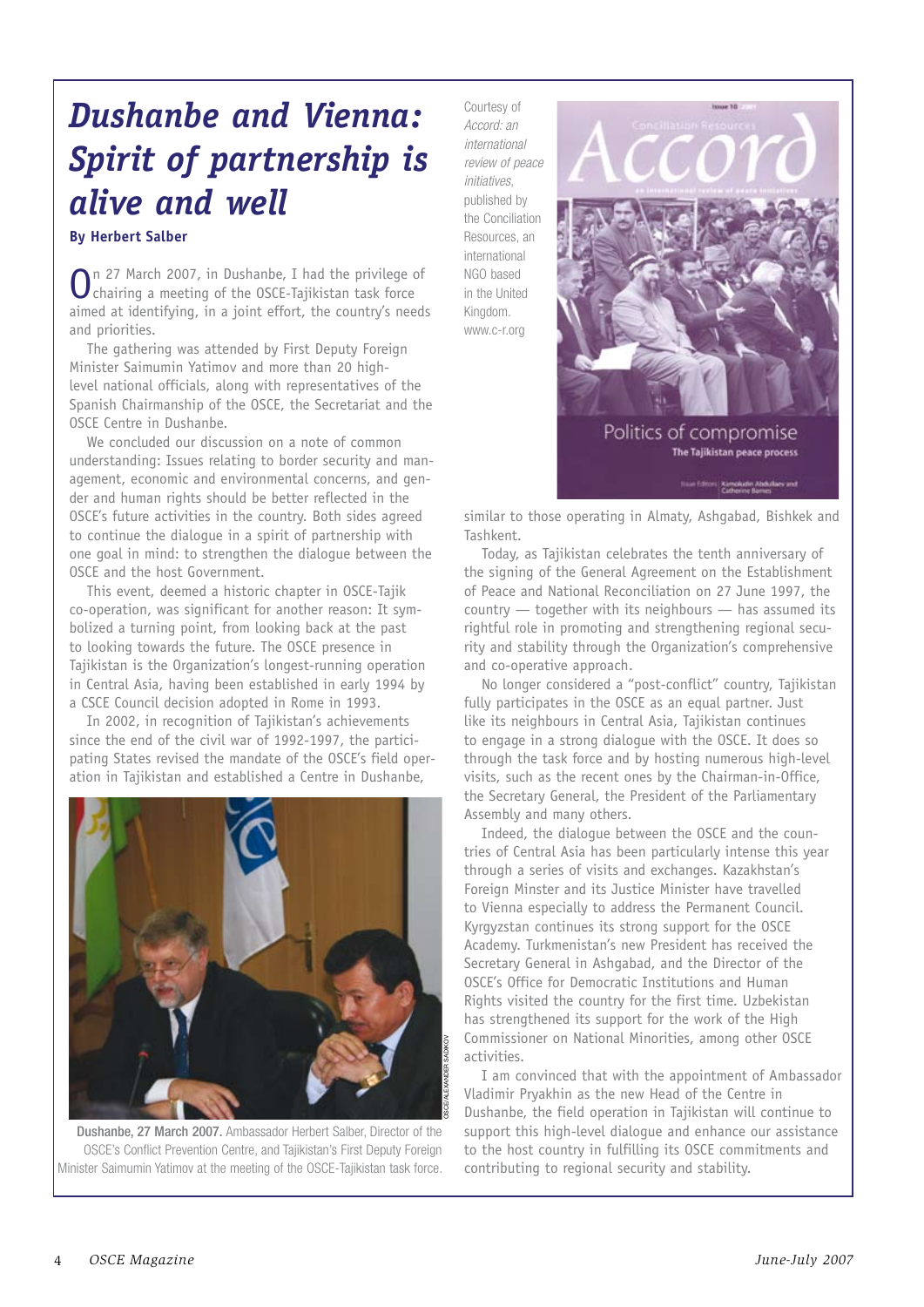## Tajikistan and the OSCE Celebrating a productive decade of peace-building

Ten years after the signing of a painstakingly negotiated Peace Agreement between the Tajik Government and the then-armed opposition, in June 1997, Tajikistan has undergone a remarkable transformation. From 1992 to 1997, the newly independent country was in the midst of a devastating civil war and was on the brink of economic, social and humanitarian collapse. The conflict and its aftermath led to an estimated 100,000 deaths. More than a million residents fled to neighbouring countries or were internally displaced. A decade after the post-conflict phase got under way, the Government has managed to bring about a certain degree of stability, enabling it to shift its focus to strengthening democracy and improving the lot of its 7 million citizens. Now at peace with itself, Tajikistan has started to actively promote a stronger regional framework for security and economic co-operation with its immediate neighbours in Central Asia and beyond.

## By Klaus Rasmussen

On Dushanbe's central Ozodi (Liberty) Square, the country pays tribute to Ismoil Somoni, revered as the founder of the first Tajik State. Photo: OSCE/Lubomir Kotek

When I arrived in Dushanbe on<br>
f 6 November 2006 to take up my r<br>
role as Deputy Head of the OSCE 6 November 2006 to take up my new Centre  $-$  as well as its Acting Head  $-$  I was struck by the capital's air of calm and tranquillity. This was in sharp contrast to unsettling images that came to mind after listening to accounts of colleagues who had worked and lived in Tajikistan in the 1990s. Clearly, the country had come a long way.

The OSCE has played a major role in this steady transformation. Since the Conference on Security and Co-operation in Europe (CSCE) opened a Mission to Tajikistan in early 1994, we have been closely co-operating with the Government and civil society in laying the foundations of a durable peace.

The Mission was an observer at the inter-Tajik negotiations, while playing a dynamic role behind the scenes. We assisted in the implementation of the peace process, which was completed when multi-party parliamentary elections took place in early 2000. As one of the guarantors of the General Agreement on the Establishment of Peace and National Reconciliation, the OSCE has been a key partner of the United Nations in Tajikistan. More specifically, we were responsible for helping implement the protocols dealing with political and military issues and the human rights of returning refugees, supporting the authorities to help them return and reintegrate into society.

The enhancement of the Mission's mandate in late 2002, when it was renamed the OSCE Centre in Dushanbe, was a sign of recognition that the country had made commendable progress since the end of the civil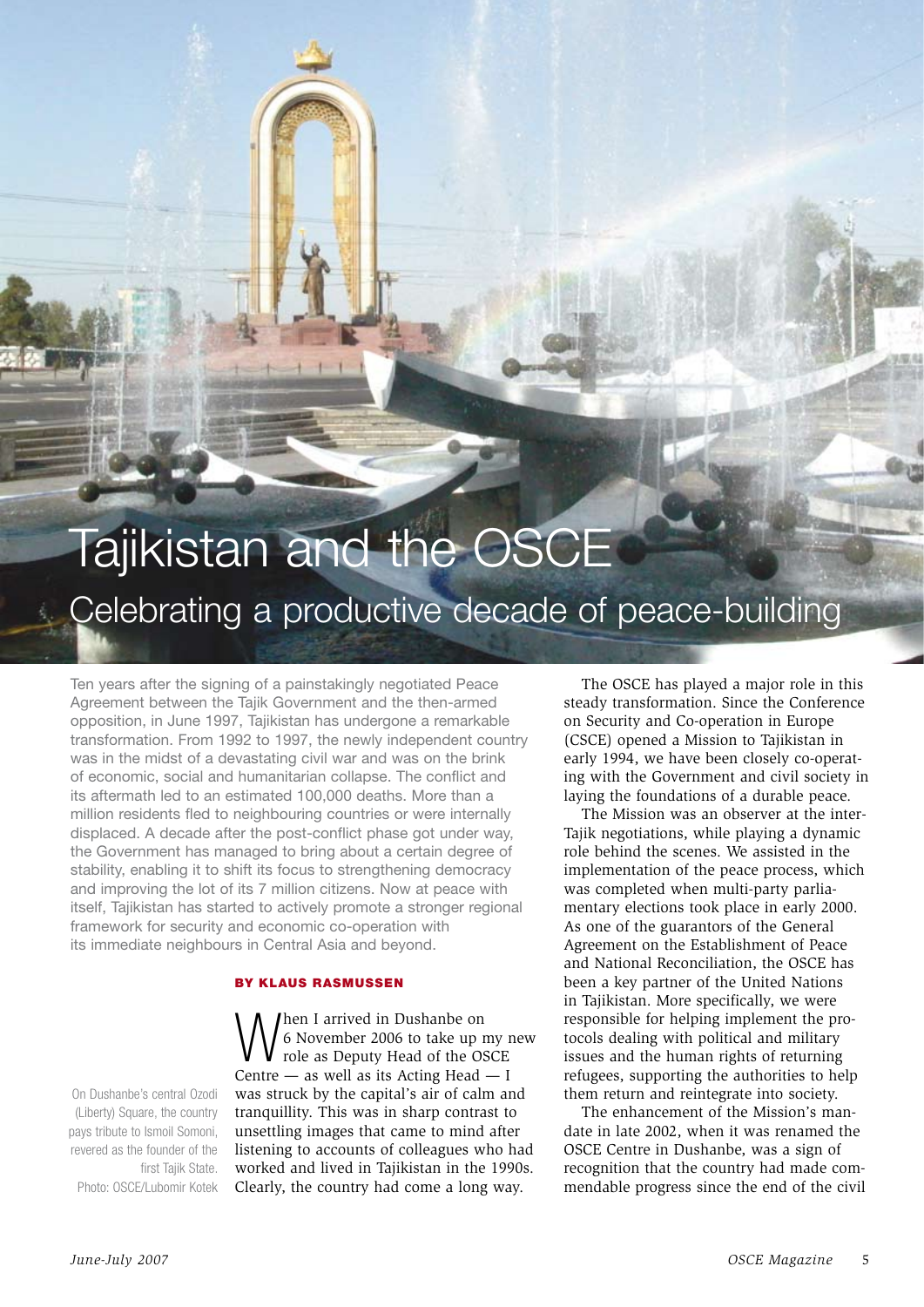war. Today, with 87 staff members, of whom 70 are Tajik nationals, the Centre and its five field offices make up the largest OSCE presence in Central Asia in terms of personnel, carrying out a rich spectrum of activities and projects in all three OSCE dimensions.

The OSCE's quarters in Dushanbe are located just off the broad, tree-lined central avenue, named after the tenth century Persian poet Rudaki — a reminder of the shared roots of the Persian and Tajik cultures, language and history. Opposite Parliament, a statue of Lenin has been replaced by a large monument dedicated to Shah Ismoil Somoni, who founded the Tajik nation in the ninth century.

Looking towards the north, the capital's skyline is framed by a spectacular range of snow-capped mountains rising right at the city limits and continuing into the Pamirs to the east. From some of these highest peaks in the world flows a resource that, despite its abundance, increasingly gives rise to intraregional tension: water.

My first day of work in Tajikistan happened to coincide with the day of the presidential election. The incumbent, President Imomali S. Rahmonov (Rahmon as of March 2007), was re-elected for a third term by an overwhelming majority without any significant opposition or electoral debate. I was told that, having lived through the social upheaval of 1992-1997, many people consid-

**Vladimir Pryakhin**, a Russian career diplomat, assumes his post as Head of the OSCE Centre in Dushanbe in June 2007. At the time of his appointment, he was completing his term as Head of the OSCE Office in Yerevan, Armenia, a post he had held since October 2003.

Ambassador Pryakhin's foreign service assignments have focused on regional issues in the Commonwealth of Independent States, on disarmament and on scientific and technological co-operation.

He served as Deputy Department Head at the Russian Foreign Ministry from 1995 to 1997, after which he was posted to Vienna as Senior Counsellor at his country's Permanent Mission to the OSCE until 2002.

"It is with sadness that I am leaving Armenia after more than three years of service in this beautiful country," Ambassador Pryakhin said. "I hope that the activities of the OSCE Office in Yerevan during this period have contributed towards a greater awareness of the Organization and its shared values among the society at large."

Judging from the broad range of sectors covered by the Tajik authorities' requests for support and assistance, "my new assignment in Tajikistan promises to be no less challenging," he added. "The entire international community is in complete solidarity with the country's earnest efforts to move forward a decade after the signing of the Peace Agreement. I will do my best to be worthy of the confidence that has been placed in me by the OSCE."

Ambassador Pryakhin holds doctorates from the Moscow City University for Pedagogy and the Moscow State Institute of International Relations.

er their President as someone who not only has brought peace to the country but also guarantees its stability.

I joined a fairly new team at the Centre: Four out of seven programme managers had taken up their posts just before I did. We hit the ground running, winding up a large volume of projects by the end of November and preparing a fresh series of programme activities for the start of the new year.

After President Rahmon's re-election, the Government embarked on a new phase of the country's political development. As the tenth anniversary of the Peace Agreement approached, the country's leadership felt that a milestone had been reached and that it was time for Tajikistan to move beyond the phase of post-conflict peace-building and turn to consolidating stability through economic development. The country is keen to strengthen its relationship with the OSCE while seeking to define a role for itself within Central Asia and in the wider world.

This re-engagement has prompted an intense and fruitful dialogue between the OSCE and the Tajik authorities on how the Organization could strengthen its activities in the country and in the region as a whole. I felt there was considerable scope for the OSCE Centre to be more supportive of its host country and to foster greater transparency in our mutual relations. With the help of the OSCE's new management tools in



Syunik, southeastern Armenia, April 2007. Ambassador Vladimir Pryakhin plants a *platanus* tree as his contribution towards reviving the biggest natural plane-tree grove in the world. The OSCE Programme Implementation Presence in Syunik supports a project to promote environmental conservation and promote ecological tourism in the region. With him is Jeannette Kloetzer, economic and environmental officer.